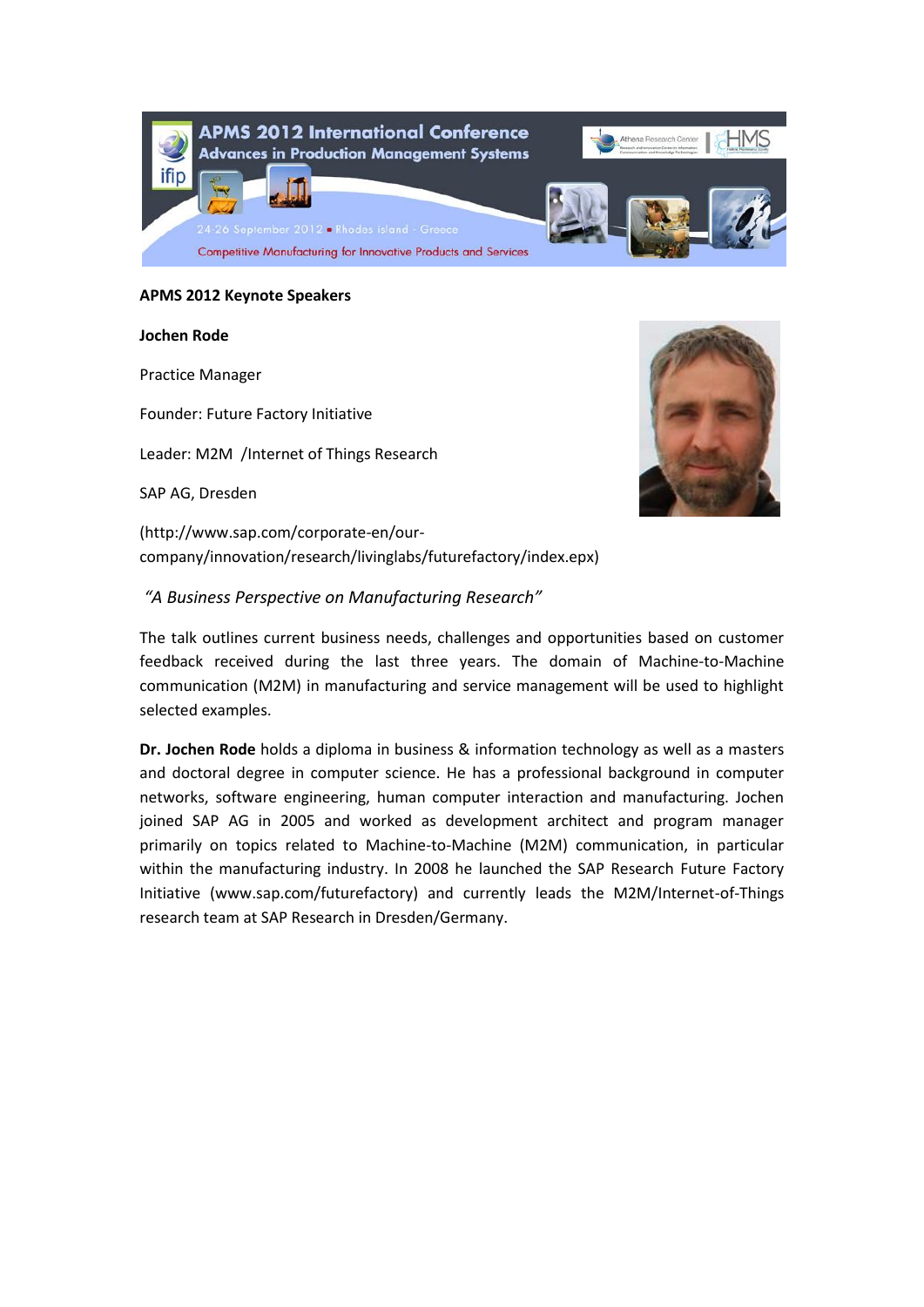

## **Dan Nagy**

Managing Director IMS Inter-Regional Secretariat www.ims.org



# *"The IMS Global Platform Services for Manufacturing Research and Innovation"*

For 17 years, IMS has been the only government supported multi-lateral program offering coaching and networking services that foster international consortium building for projects to advance manufacturing science and innovation. The IMS program provides the framework and support for conducting international research among large business enterprises, smallto-medium enterprises, universities, and research institutions. It has established five areas of Manufacturing Technology Platforms, namely *Sustainable Manufacturing and Safety, Energy Efficiency, Key Technologies, Standards and interoperability and Education*. Furthermore, IMS provides coaching services by experienced project managers throughout its network free of charge for member countries, project workshops, supports international and local networking activities, and is a premier sponsor of the World Manufacturing Forum (WMF). The presentation will give an overview of these activities including an update of nascent projects and preview of the WMF 2012.

**Dan Nagy** is Managing Director of the Inter-Regional Secretariat of Intelligent Manufacturing Systems Scheme, an international industry-led and government-supported collaborative manufacturing R&D program of the European Union, Japan, Korea, Switzerland, and United States. He is responsible for managing activities related to the IMS international strategy, program development, IMS Manufacturing Technology Platforms. Mr. Nagy joined IMS in July 2002 and has served in Washington D.C., Seoul, Korea, and currently resides in Bern, Switzerland.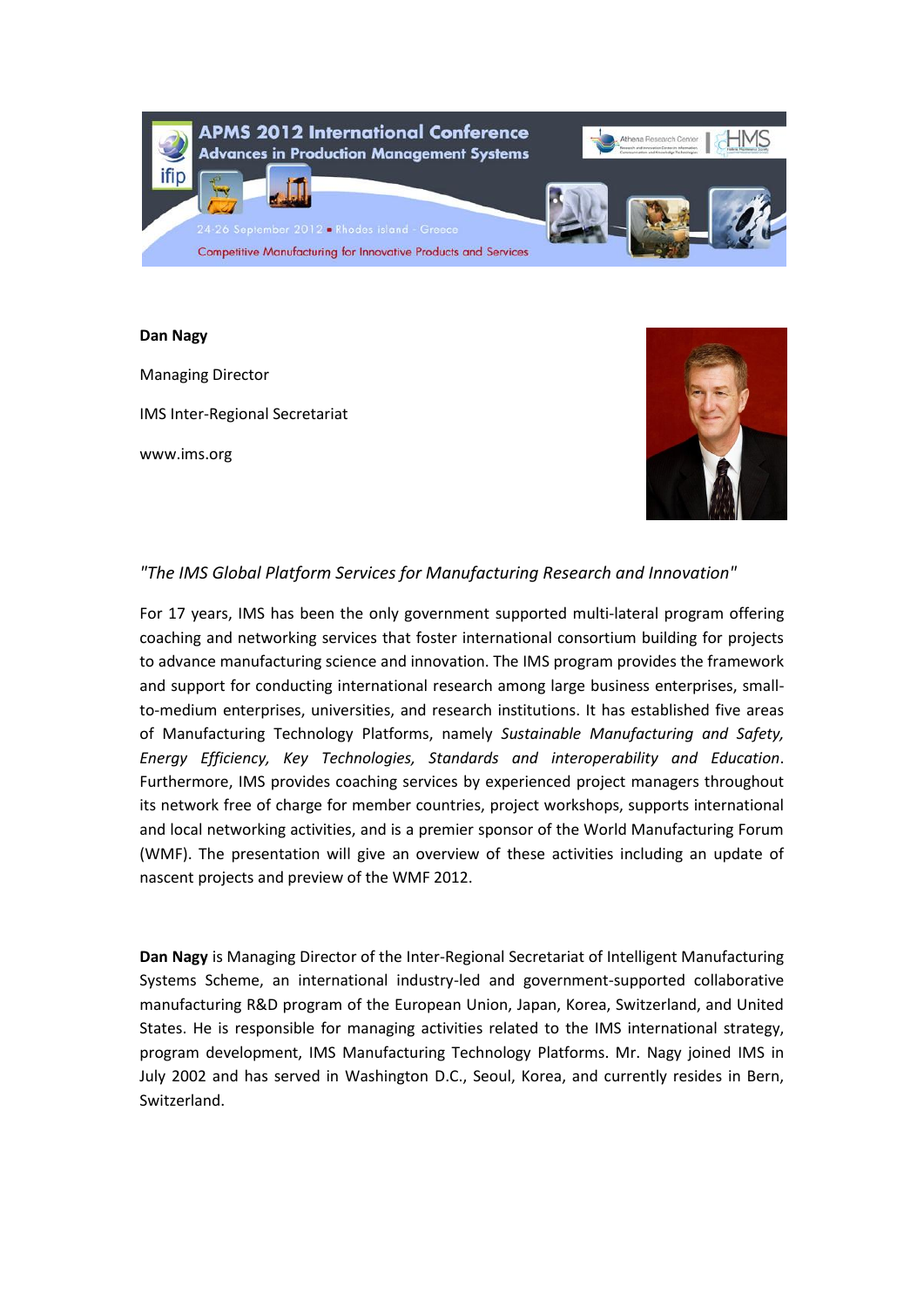

#### **Takis Varelas**

Danaos Management Consultants | Director

www.danaos.gr



# *"Energy management operations in shipping industry"*

Management of operations in shipping industry requires the view of the big picture in holistic manner. On board data acquisition systems, communications over satellite links and appropriate resources planning infrastructure should be integrated according to the golden rule where the total is much greater than the sum of parts in order to maximize efficiency.

By extending the problem domain dimensions and the number of variables the problem complexity is increased significantly and the proper decision for efficiency is hard to achieve without the power of analytics and operation research techniques.

This presentation is focused on the methodology, the optimization techniques, the objectives and the proof of concept of an advanced intelligent system focused on energy efficiency maximization, lowering of carbon emissions and optimum weather routing which has been implemented for shipping as an integration paradigm for similar production activities.

**Takis Varelas** joined Danaos group [\(www.danaos.gr\)](http://www.danaos.gr/) in 2004 as R&D director. He has spent more than thirty years in managerial positions in shipping industry and information technology. He has acted as Professor of Management Information Systems and Director of IT laboratory until from 1985 – 1996 at the Technical University of Crete. He is an Edelman academy laureate and has been awarded with the worldwide highest distinction in OR as author of ORISMA system. He participated in several EU and international research projects such as FLAGSHIP, E-MAR and SEAROUTES. He is author of more than 60 papers and books and guest speaker in several international conferences.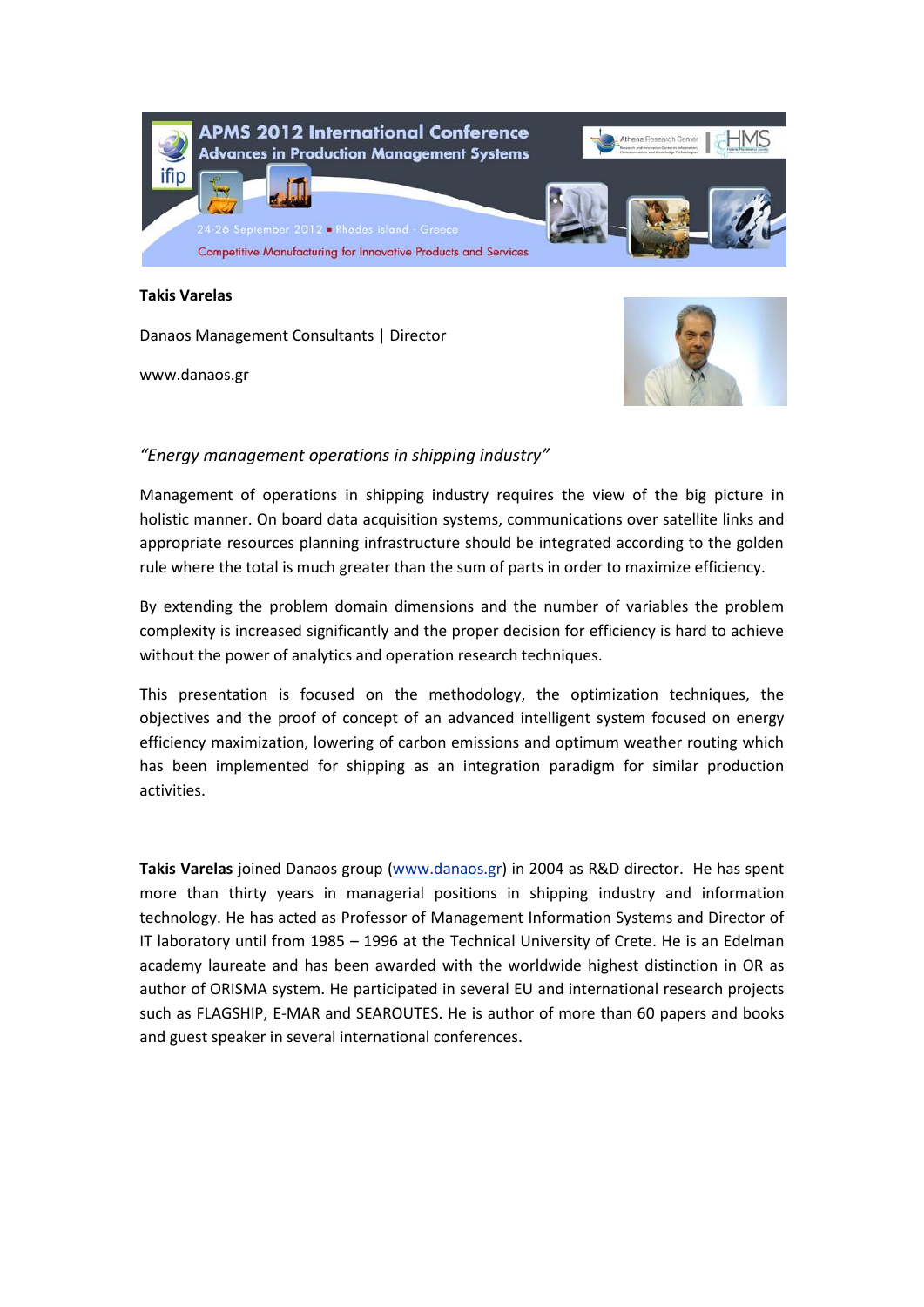

## **Thilo Sauter**

Austrian Academy of Sciences Director of Institute for Integrated Sensor Systems http://www.iiss.oeaw.ac.at



# "*ICT integration challenges in manufacturing: from the device to the enterprise level*"

Information exchange is the key to truly integrated enterprises. What has been only a vision back in the 1970s is now coming true thanks to the tremendous advances in the ICT domain and above all the Internet revolution. Still, modern ICT also poses challenges when applied in industrial environments. The talk will look at some of them, such as networking concepts for automation systems, their integration with the enterprise level, special demands for distributed and flexible manufacturing approaches, and the inherent security issues emerging with all integration solutions.

**Thilo Sauter** is Assistant Professor with tenure at the Vienna University of Technology and director of the Institute for Integrated Sensor Systems at the Austrian Academy of Sciences. His professional expertise includes IC design, smart sensors, and automation networks with a focus on real-time and interconnection issues. He is AdCom member of the IEEE Industrial Electronics Society and the IEEE Sensors Council and past chair of the IES TC on Factory Automation. He has been working in fieldbus standardization for more than 15 years and had leading positions in several international research projects concerned with industrial communication and enterprise integration.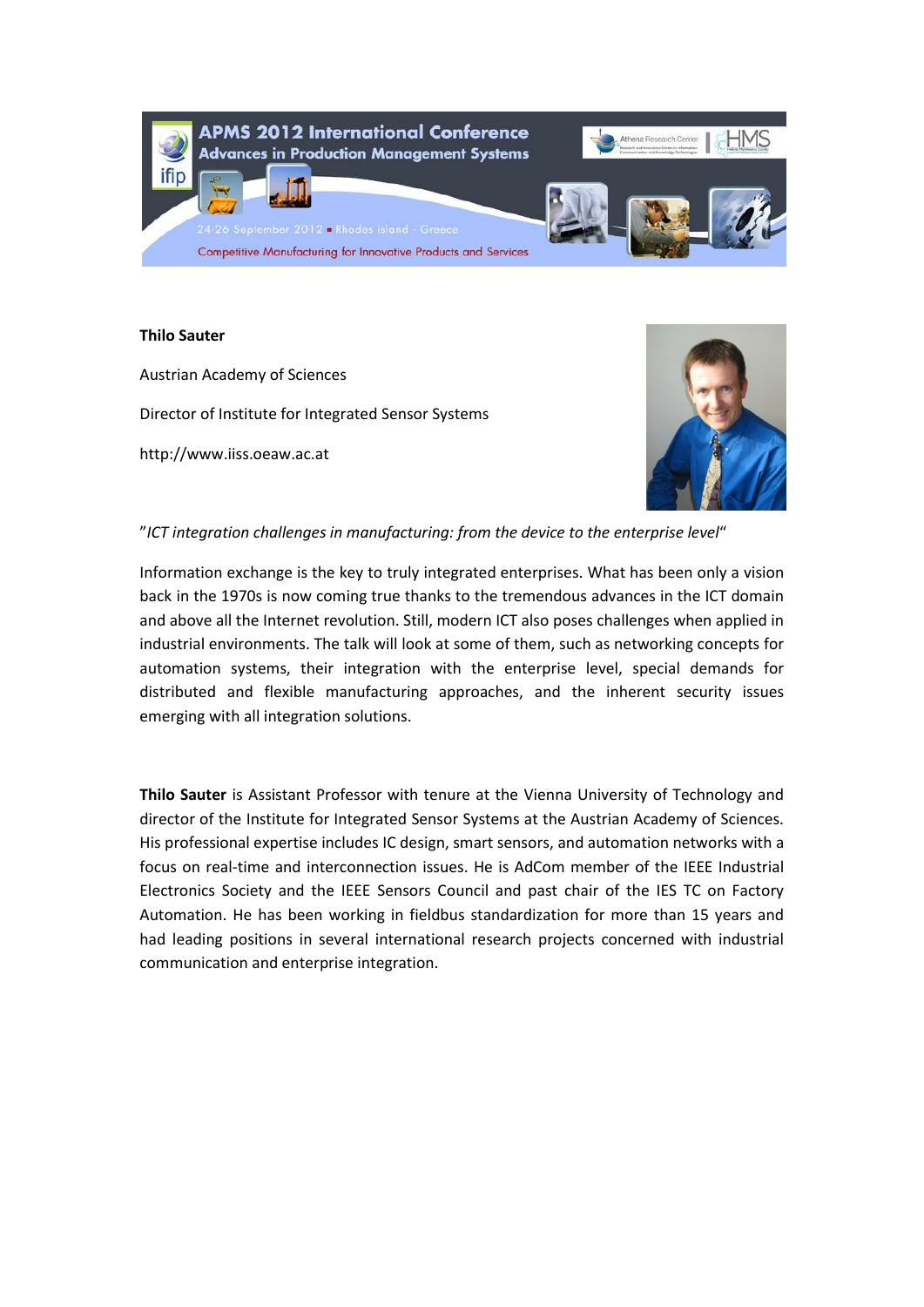

## **Rolf Riemenschneider**

European Commission, DG Connect Research Programme Officer

Unit Embedded systems & Control



# "*ICT-driven innovation in the Factories of the Future*"

The Factories of the Future (FoF) initiative as part of the European Commission's Economic Recovery Plan aims at helping European manufacturing enterprises to adapt to global competitive pressures by improving the technological base of manufacturing across a broad range of sectors. The European Commission has launched its last Work Programmes under FP7 for 2013. At the same time, preparation for the Horizon 2020 Programme (2014-2020) is continuing. The objective of this presentation is to review the current research activities under the Factories of the Future (FoF) ICT programme and to present the content of Challenge 7 "ICT for the Enterprise and Manufacturing" under ICT Work Programme 2013 as well as to give a brief update on the first outcomes of road-mapping and stakeholder consultation activities related to Horizon 2020.

**Rolf Riemenschneider,** Ph.D., is Research Programme Officer at the European Commission, Directorate Information Society, Unit Embedded systems & Control. He received the Dipl.Ing. degree from the Technical University of Darmstadt, Germany, in 1990 focusing on microwave technologies and optical communications. Before joining the Commission in 2001 he worked as an engineer for consulting and project management on behalf of the German government (Federal Ministry of Education and Science - BMBF): Since 2002, he is managing projects in the following areas: Advanced Computing, Monitoring and Control and Factories of the Future. At present he is assigned Research Programme Officer in the FP7 programme, specifically for the area of the Puplic-Private Partnership (PPP) related to ICT for Factories of the Future. Current research interests cover ICT for manufacturing, especially manufacturing design & PLM, visualization and simulation and architectures for novel process automation and control.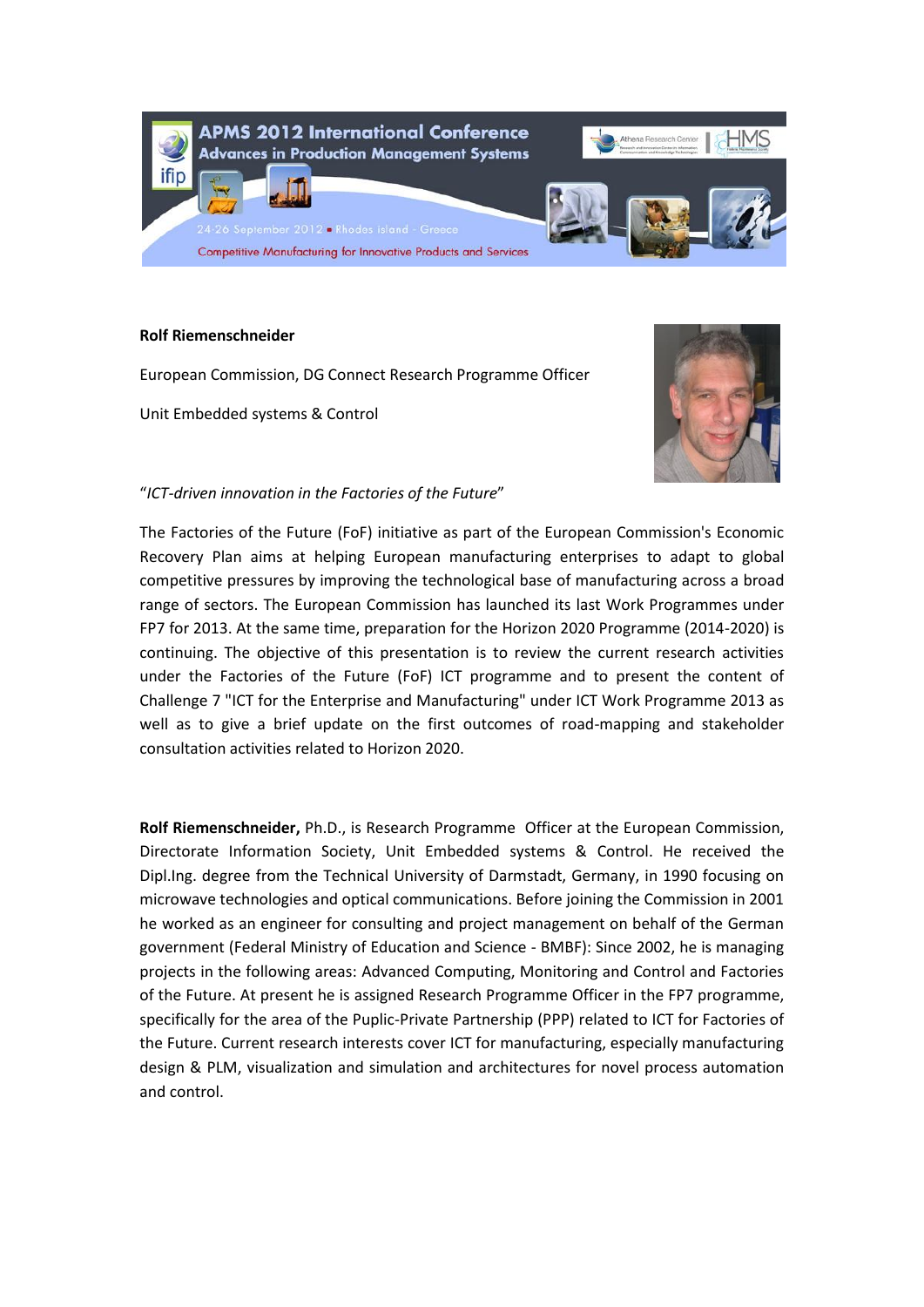

#### **Filip Geerts**

General Director

CECIMO-European Association of the Machine Tool Industries

Chairman of the EC's Working Group on Advanced Manufacturing Systems (Key Enabling Technologies – KET AMS)



#### www.cecimo.eu

#### "*Sustainable Manufacturing: towards a competitive industrial base in Europe*"

In the recent decades, we have witnessed an unprecedented industrialization across the world. This unsustainable pattern of economic growth has caused concerns around the world and triggered the demand for sustainable products and services which are economically sound for business; consume energy and raw material at minimum level; promote health and safety for all; and offer more and better jobs. There is a growing body of knowledge suggesting that only such sustainable solutions can address social, economic and environmental concerns at the same time and improve the quality of life. Given that, sustainable manufacturing has become an important issue for many manufacturers, particularly in Europe. Many European manufacturers have introduced processes and management systems aiming sustainability in order to increase their competitiveness and improve the quality of life for all. Under this framework, the presentation will outline the characteristics and competitiveness of European manufacturing and offer a policy framework to improve the competitiveness of European manufacturing through sustainability.

**Filip Geerts,** is Director General of CECIMO, the European Association of the Machine Tool Industries, Chairman of KET AMS and a professional in international, EU and national public and regulatory affairs. He is specialised in the management of corporate and governmental affairs departments of companies, national and EU trade associations and non-profit organizations. He was deputy-director for the largest Belgian association for the technological industry, public and regulatory affairs manager for IBM Europe, Middle East and Africa and secretary general for numerous European trade associations in e.g. the ICT, the electro-medical, lighting and environmental sector. He has degrees from Insead Fontainebleau and Singapore, London School of Economics, Vlerick, College of Europe, The Catholic University of Louvain-la-Neuve and the Catholic University of Leuven in commercial engineering.